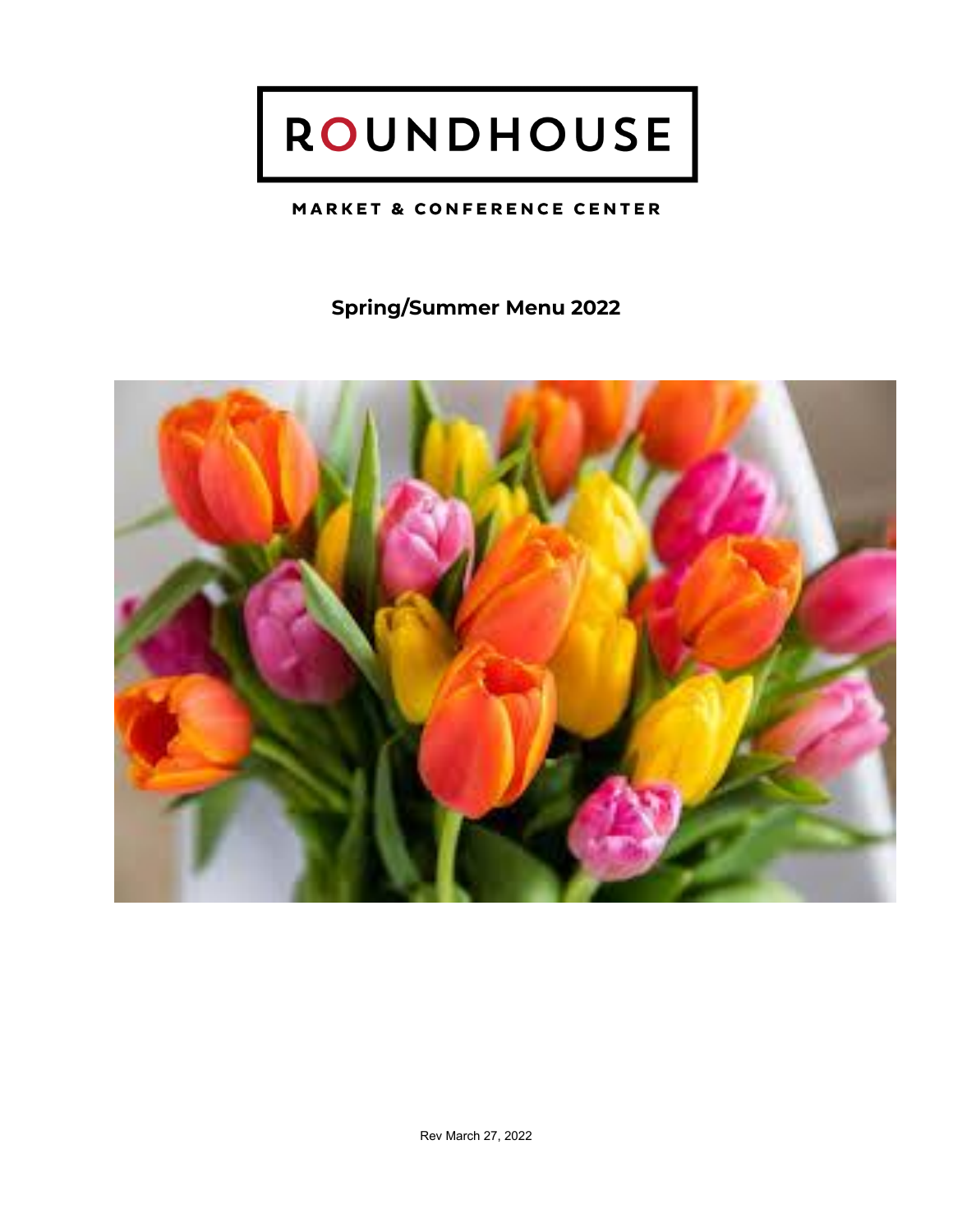# **Breakfast A La Carte**

#### (Minimum order of 12)

#### Cold Options | Serves 12

Assorted mini pastries & muffins *VG* | \$36 Cereal and milk, non dairy milks *VG* | \$72 House granola *VG* | \$72 Individual assorted yogurts *VG, GF* | \$ 72 Seasonal sliced fruit and berries *VE, GF* | \$72 Seasonal whole fruit *VE, GF* | \$48

#### Hot Options | Serves 12

Scrambled eggs, scallions *VG, GF* | \$60 Breakfast potatoes, smoked paprika, peppers, onions *VG, GF* | \$48 Frittata, eggs, leeks, spinach, parmesan cheese, mushrooms *VG, GF* | \$72 Bagels and cream cheese *VG* | \$48

#### Breakfast Wraps | \$115 | Serves 12

Chicken apple sausage, eggs, potatoes, peppers, cheddar cheese and red onions, flour wrap Vegetarian; scrambled eggs, spinach, potatoes, pepper jack cheese, red onions, spinach wrap Homemade chorizo, eggs, potatoes, pepper jack cheese, pico de gallo, flour wrap

#### Breakfast Sandwiches | \$108 | Serves 12

Classic Egg Sandwich, brioche bun, scrambled eggs, apple smoked bacon, cheddar cheese Croissant Egg Sandwich, scrambled eggs, applewood smoked bacon, provolone cheese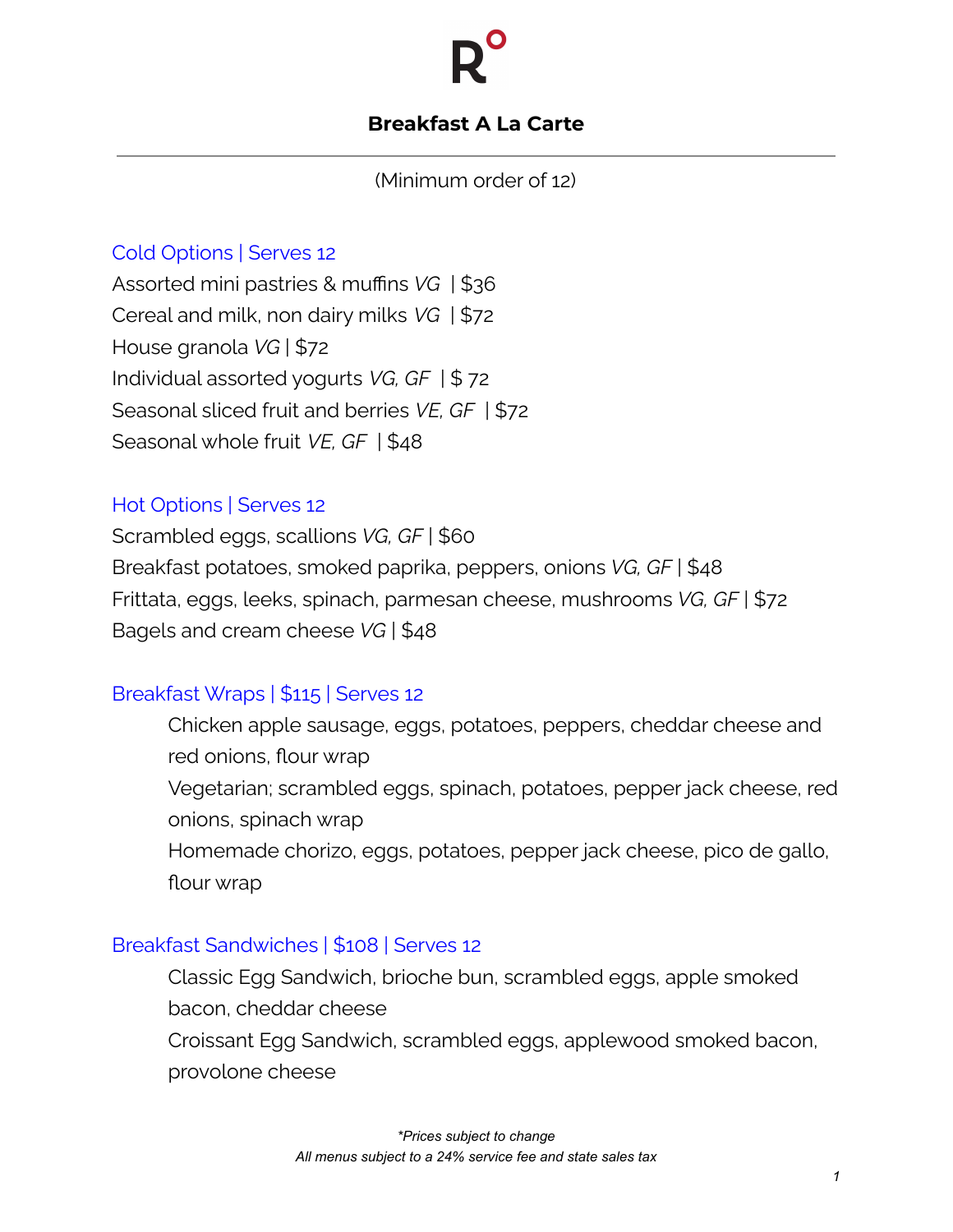## **Breakfast Buffets**

(Minimum order of 12)

## Continental Breakfast | \$20 Per Person

Assorted mini pastries and muffins Seasonal sliced fruit and berries *VE, GF* Greek yogurt and granola *VG, GF* Orange juice Fresh brewed peerless coffee and numi tea

# American Classic Breakfast | \$25 Per Person

Scrambled eggs, chives *VG, GF* Breakfast potatoes, smoked paprika, peppers, onions *VG, GF* Chicken apple sausage *GF* Seasonal sliced fruit and berries *VE, GF* Orange juice Fresh brewed peerless coffee and numi tea

### Breakfast Beverages | Consumption

Fresh brewed peerless coffee | \$60 per gallon Fresh brewed peerless decaf | \$60 per gallon Assorted Numi hot teas | \$60 per gallon Orange Juice | \$15 per gallon *\*Available in half gallons for small boardroom groups*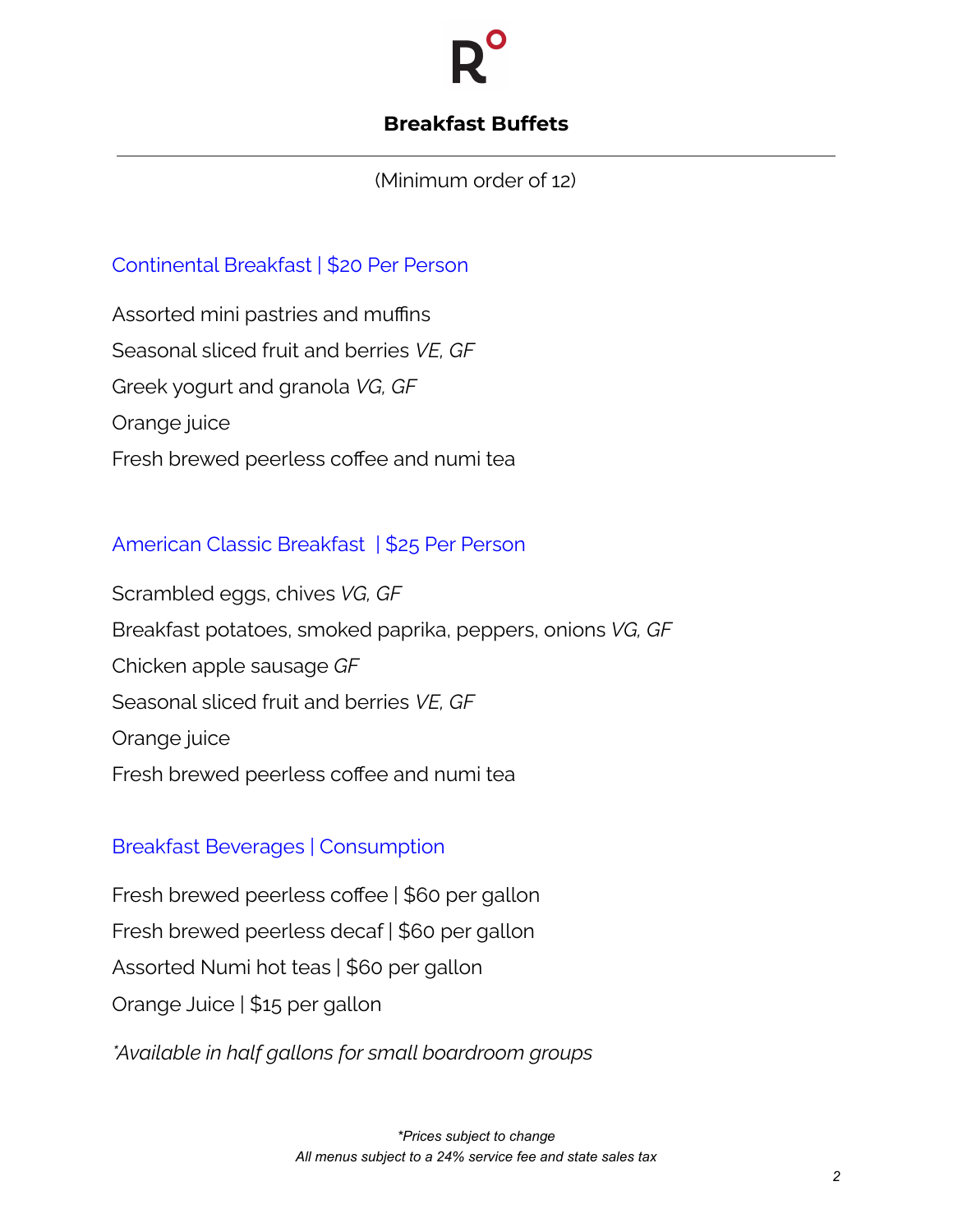#### **Breaks**

#### **A La Carte | Serves 12**

Hummus, crackers & crudite | \$72 | Serves 12 Seasonal sliced fruit and berries | \$72 | Serves 12 Tortilla chips and homemade salsa | \$72 | Serves 12 Tortilla chips and homemade guacamole | \$82 | Serves 12 Fresh baked assorted cookies, per dozen | \$24 Brownies, per dozen | \$24 Fresh popped popcorn, plain with salt Buttered, salted | \$48 | Serves 12 Truffle oil, parmesan | \$72 | Serves 12 Assorted pastries and muffins, per dozen | \$36 Trail mix V | \$60 | Serves 12

#### **Packages | Per Person**

*(Minimum order of 12)*

Movie package | \$11 per person Freshly popped popcorn Assorted candy Assorted sodas Sweet & salty | \$12 per person Roundhouse trail mix Fresh baked assorted cookies Organic lemonade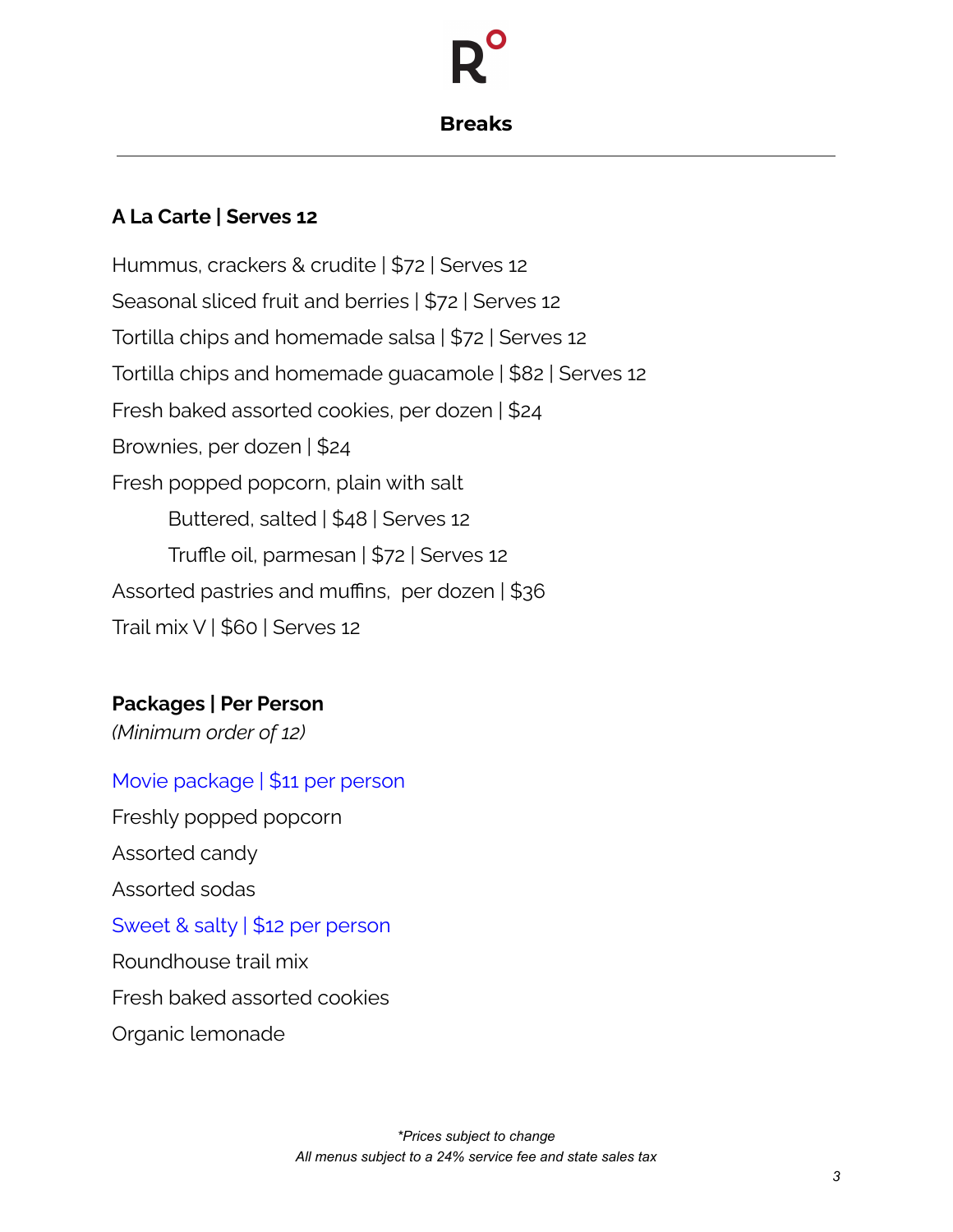# Beverage Station | Consumption

Bottled still and sparkling water | \$ 4 each Coke/diet coke/sprite/sparkling water | \$ 4 each Fresh brewed peerless coffee | \$60 per gallon Fresh brewed peerless decaf | \$60 per gallon Assorted Numi hot teas | \$60 per gallon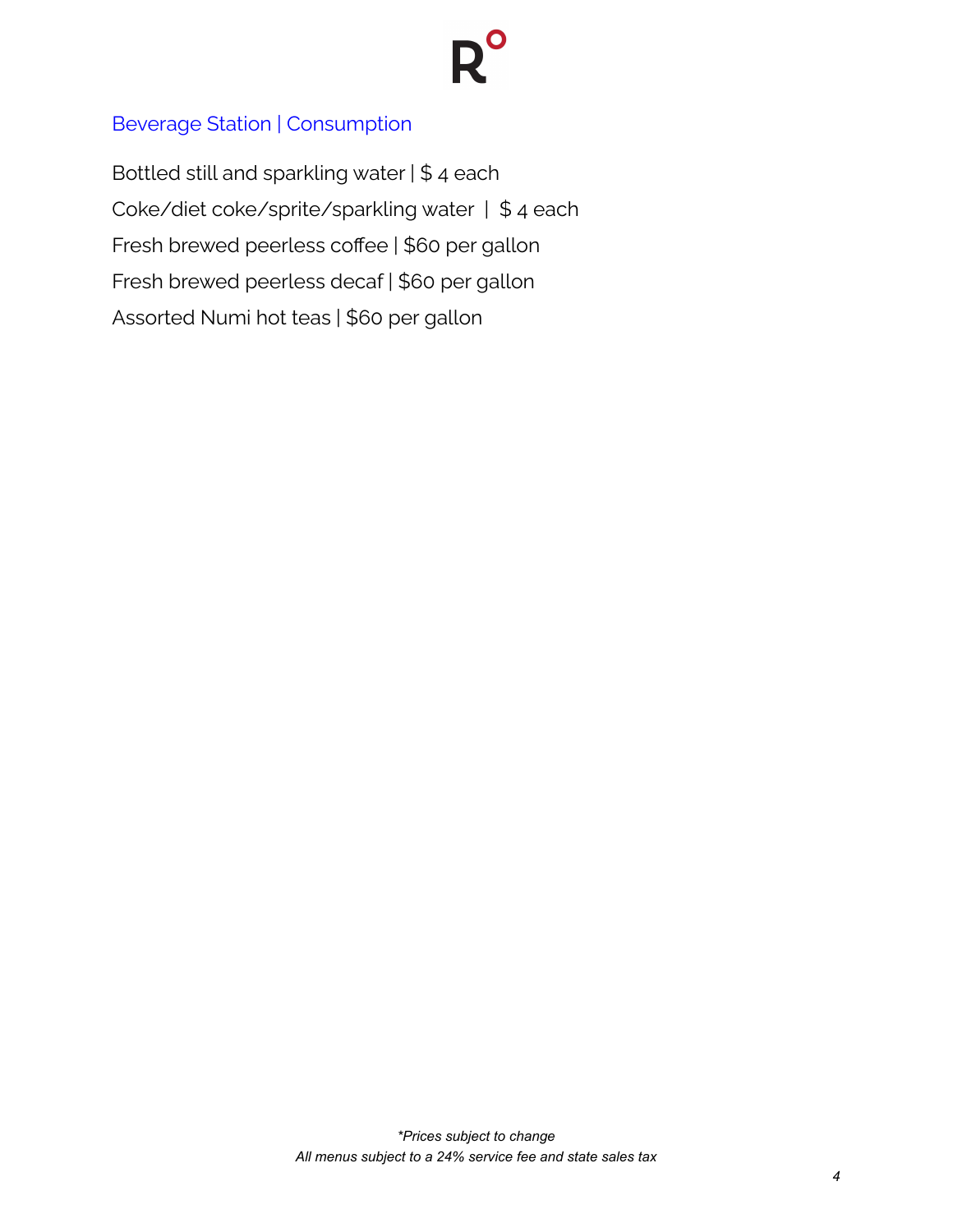# **Cool Wraps (Boxed or Buffet)**

\$28 per person | (Minimum order of 12) Salads | Select 1:

Couscous salad, parsley, cucumbers, tomatoes, arugula, almonds, lemon herb vinaigrette

Organic mixed greens, fresh herbs, vegetable crudite, champagne vinaigrette *VE, GF*

Pesto pasta salad, home made pesto, cherry tomatoes, baby spinach,

parmesan cheese *VG*

Seasonal fruit and berry salad *VE, GF*

# Wraps & Sandwiches | Select 2

California Chicken Wrap, grilled chicken breast, avocado, green goddess dressing, iceberg lettuce, tomatoes, provolone cheese, organic spinach wrap

Italian Roast Beef Sub, Italian roast beef, genoa salami, jalapenos, chipotle aioli, iceberg lettuce, pepper jack cheese & soft torpedo roll

Chipotle Black Bean Wrap *VG*

Black beans, avocado, roasted corn, romaine lettuce, tomatoes, cheddar cheese and chipotle yogurt dressing in a flour tortilla

Smashed Avocado and Hummus, vine ripened tomatoes, cucumbers, butter lettuce, toasted sunflower seeds on multigrain bread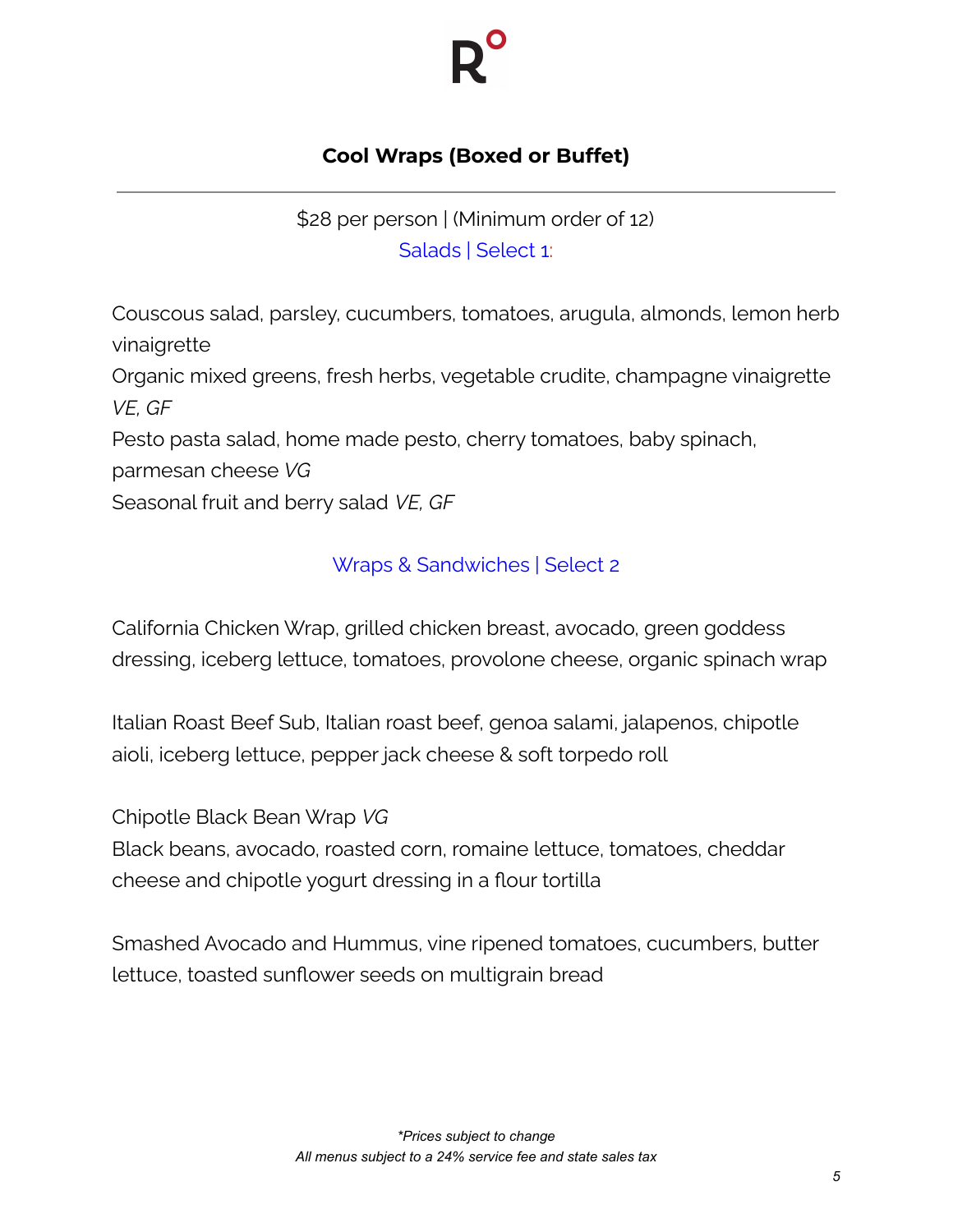Roasted Chicken Caesar Wrap Chicken breast, romaine, garlic croutons, cherry tomatoes, Parmesan cheese and homemade caesar dressing

Portobello Banh Mi, roasted portobello mushroom, marinated baby kale, pickled carrots and daikon, cilantro, sriracha vegenaise, jalapenos on a soft torpedo roll

Turkey & Avocado, roasted turkey breast, avocado, bacon, balsamic onion relish, aioli on ciabatta roll

# All boxes include the following items

Sandwich, side salad, individual bag of potato chips, cookie, bottled water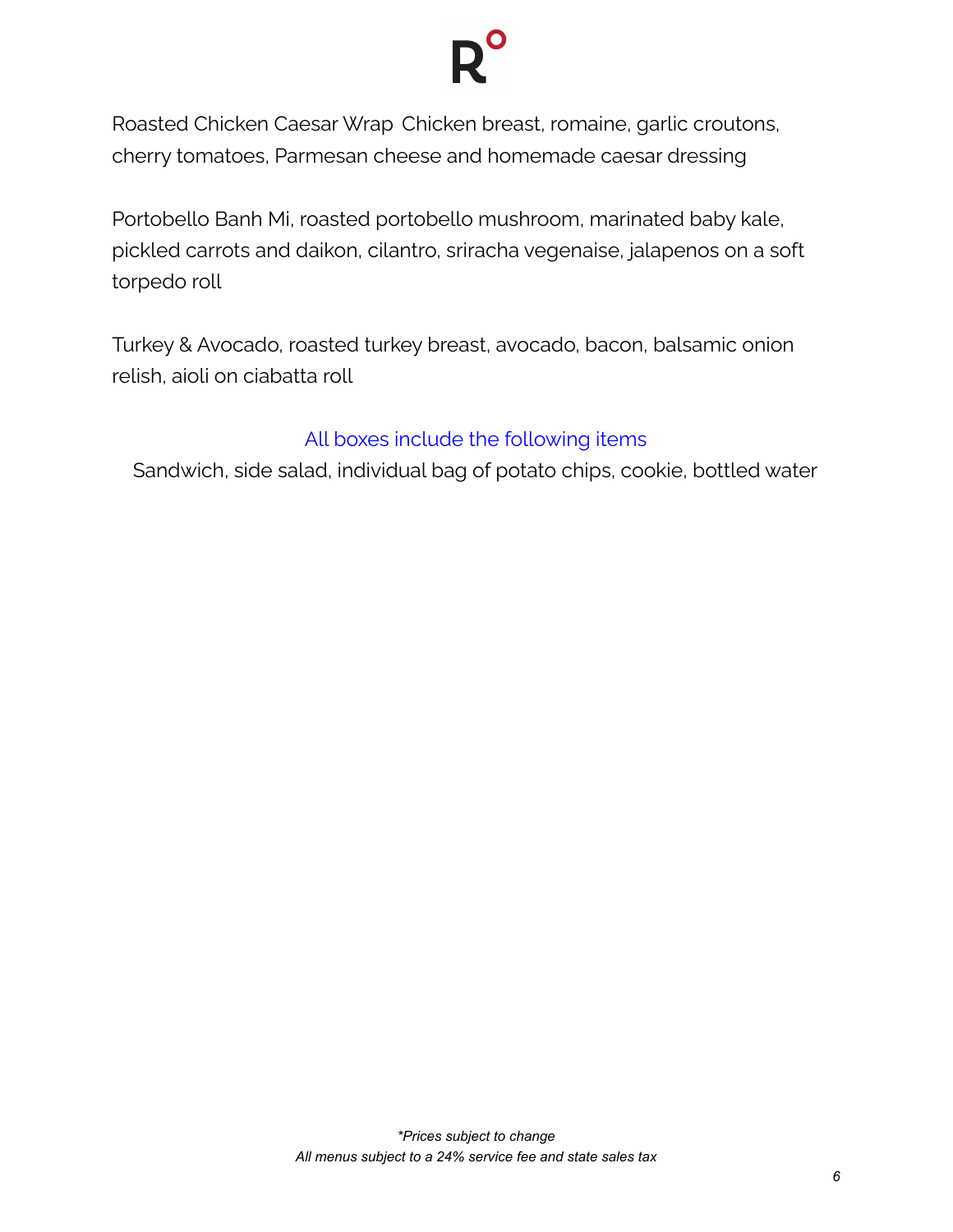### **Lunch Buffets**

(Minimum order of 10)

### South of the Border | \$34 per person

Red Quinoa, Cucumber and Tomato Salad, feta cheese, toasted pepitas, red onion, cumin vinaigrette and arugula Cilantro cumin rice *VG* Vegetarian Black Bean Enchiladas, homemade enchilada sauce, monterey jack cheese Grilled Chipotle Chicken Thighs, chipotle bbq sauce, scallions Iced tea and water

### Little Italy | \$36 per person

Grilled Panzanella Salad, bell peppers, zucchini, red onion, tomatoes, grilled bread, balsamic vinaigrette Classic caesar salad, romaine, cherry tomatoes, parmesan cheese, croutons Baked ziti pasta, ricotta and mozzarella cheese, spinach, mushrooms and tomatoes Chicken Marsala and Mushrooms, marsala mushroom cream sauce, parsley

Iced tea and water

### Napa Valley | \$34 per person

Little Gems, green goddess dressing, shaved radish, carrot, croutons, and cucumbers *VG, GF* Farro and roasted cauliflower salad, baby spinach, tahini lemon vinaigrette, feta cheese, red onions Roasted potatoes, lemon gremolata, *VE, GF* Grilled salmon, homemade tzatziki sauce *GF* Iced tea and water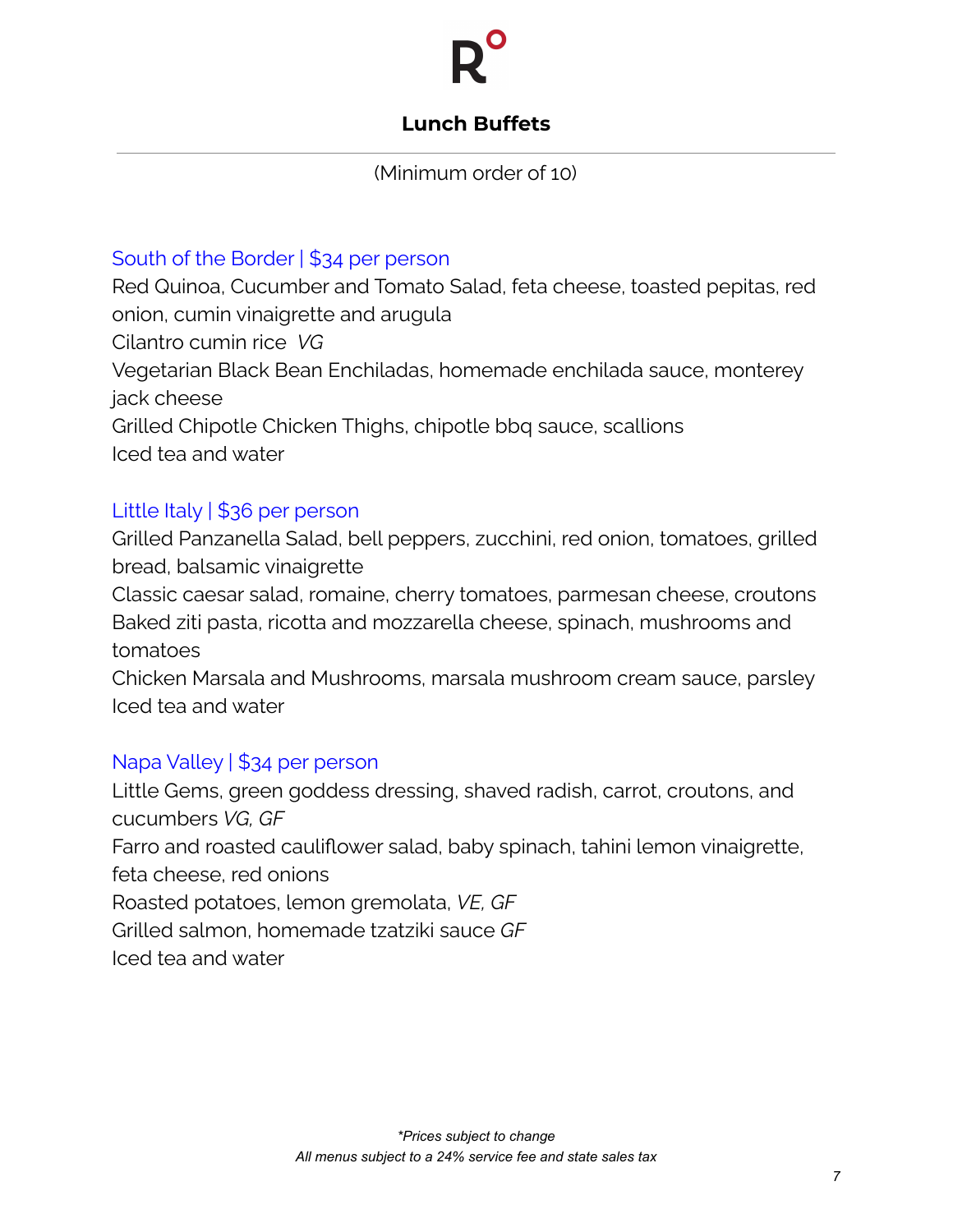#### **Reception**

#### Tray Passed Canapes | Serves 12

Hawaiian style ahi poke, crispy wonton, wasabi aioli | \$72 Grilled lemongrass beef satay, red miso peanut dipping sauce | \$60 IMPOSSIBLE meatballs, smoky bourbon glaze (vegetarian) | \$60 Spicy Firecracker Shrimp Skewers, chili ginger dipping sauce | \$72 Grilled curried chicken skewers, yogurt dipping sauce | \$60 Thai Spiced Salmon tartar, avocado puree, ginger, red chili, crispy cracker \$72 Hoisin Glazed Tofu Skewer, sesame seeds, green onions | \$60 Roasted Heirloom cherry tomato and gingered chevre crostini, pesto | \$48 Summer caprese skewer, heirloom cherry tomato, fresh mozzarella, basil & balsamic reduction | \$60

#### Roundhouse Signature Slider Station | Serves 12

Fried chicken slider, house pickle, celery root slaw, lemon aioli | \$72 Angus beef slider, aioli, cheddar cheese, pickle chip, brioche bun | \$72 Chinese 5 spiced pulled pork slider, pickled ginger slaw, sriracha aioli, sesame seed bun  $| $72$ 

Nashville Style-Hot Tofu, pickled carrots, daikon, vegenaise, brioche bun | \$62 Smoked Turkey and Pesto, provolone, brioche bun |\$62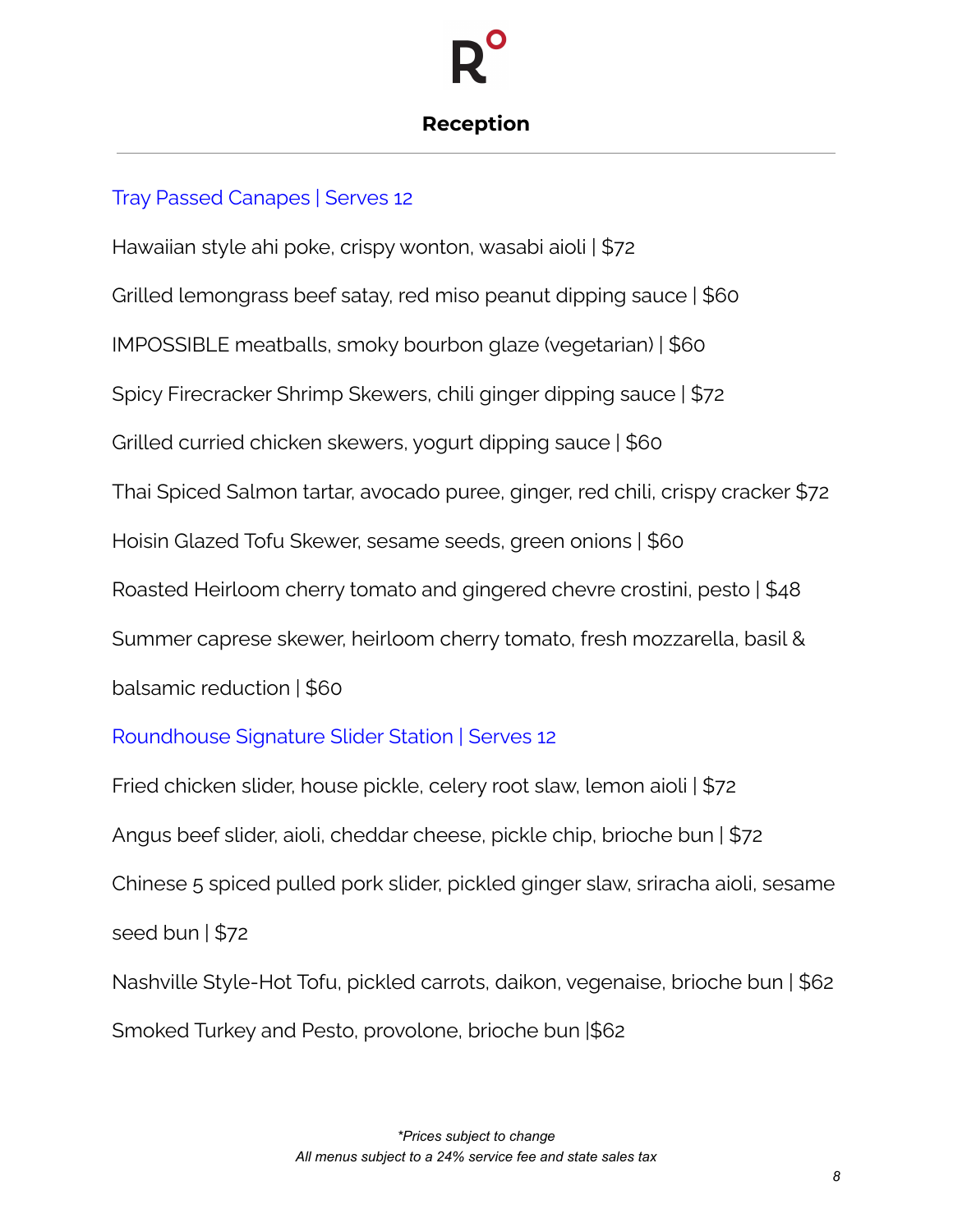# **Dinner Buffets**

(Minimum order of 10)

#### Italian Rustica | \$47 per person

Simple Italian green salad, romaine, red onion, parmesan, pepperoncini, black olives, tomatoes, Italian dressing, dinner rolls *VG* Tuscan Kale & Pine Nut salad, marinated kale, shaved parmesan cheese, croutons, red chili flakes, lemon black pepper vinaigrette Baked Ziti, beef bolognese, mozzarella, basil, marinara Chicken Cacciatore, braised chicken thighs, bell peppers, olives, tomatoes New York style cheesecake, seasonal berry compote Freshly brewed coffee, decaf, numi hot tea, ice tea and water

# Smoke House BBQ | \$49 per person

Watermelon, Mint and Cucumber salad, feta cheese, toasted pepitas Three Cheese Creamy mac n' cheese Grilled free range chicken, sweet & spicy honey sriracha sauce *GF* Dry Ancho Rubbed Baby Back Ribs, homemade bbq sauce Individual hand apple pies, cinnamon sugar Freshly brewed coffee, decaf, numi hot tea, ice tea and water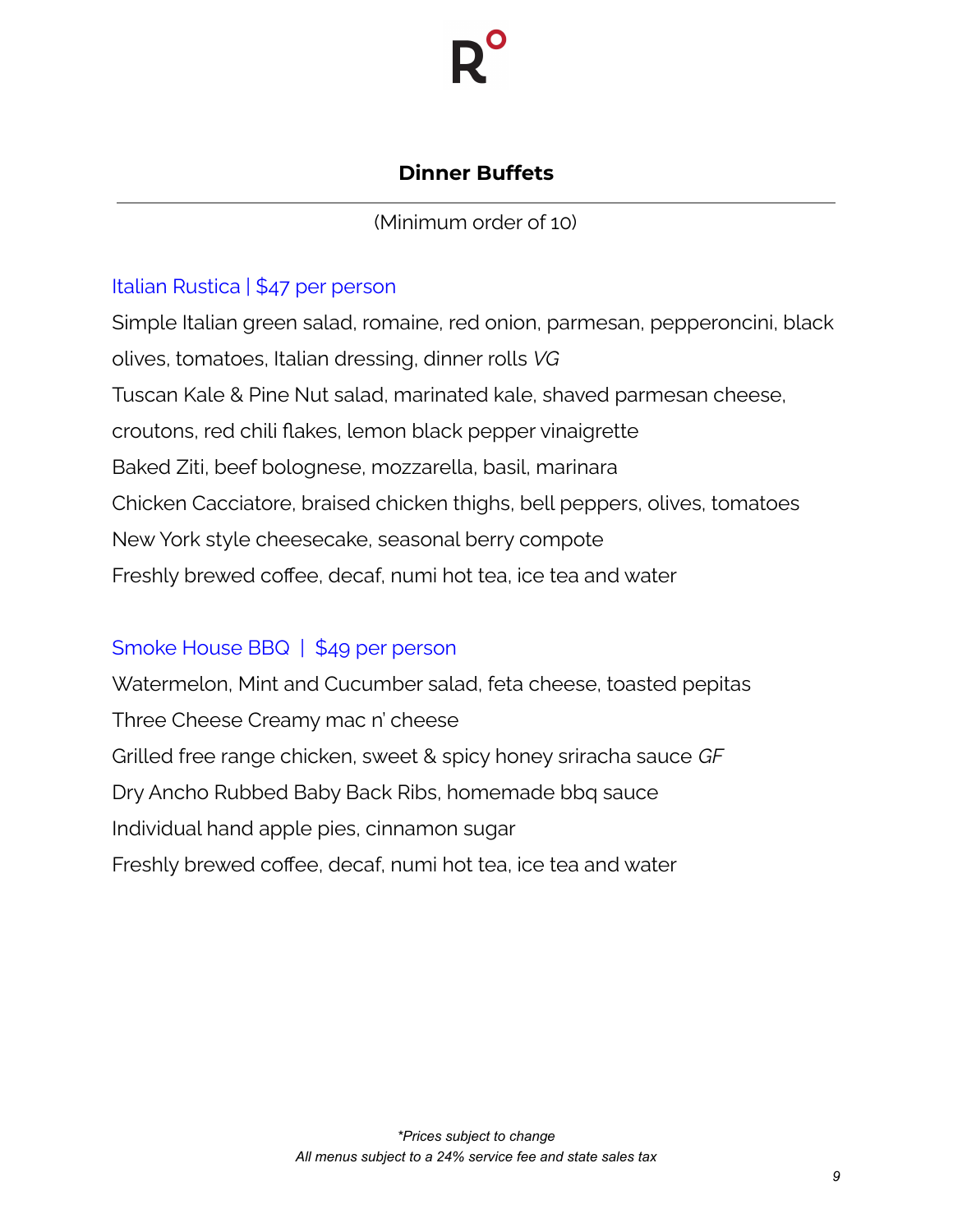

## **Dinner Buffets**

#### (Minimum order of 10)

#### Pacific Rim Dinner Buffet | \$49 per person

Chinese chopped salad, napa and red cabbage, baby spinach, cilantro, creamy sesame dressing, crispy noodles *VG* Vegetarian Fried Rice, tofu, corn, english peas, eggs, scallions, carrots Mongolian Beef and Broccoli, scallion and ginger Dry Sauteed Green Beans, garlic and shallots Freshly brewed coffee, decaf, numi hot tea, ice tea and water

#### Mediterranean Dinner Buffet | \$46 per person

Couscous salad, parsley, cucumbers, tomatoes, arugula, almonds, lemon herb vinaigrette *VG* Greek Salad, peppers, cucumbers, tomatoes, feta cheese, romaine lettuce, red lettuce, oregano vinaigrette *VG* Grilled chicken shawarma, tahini sauce Herbed Falafels, parsley, garlic tahini sauce (pita bread on the side) *VG* Baklava, walnuts and honey Freshly brewed coffee, decaf, numi hot tea, ice tea and water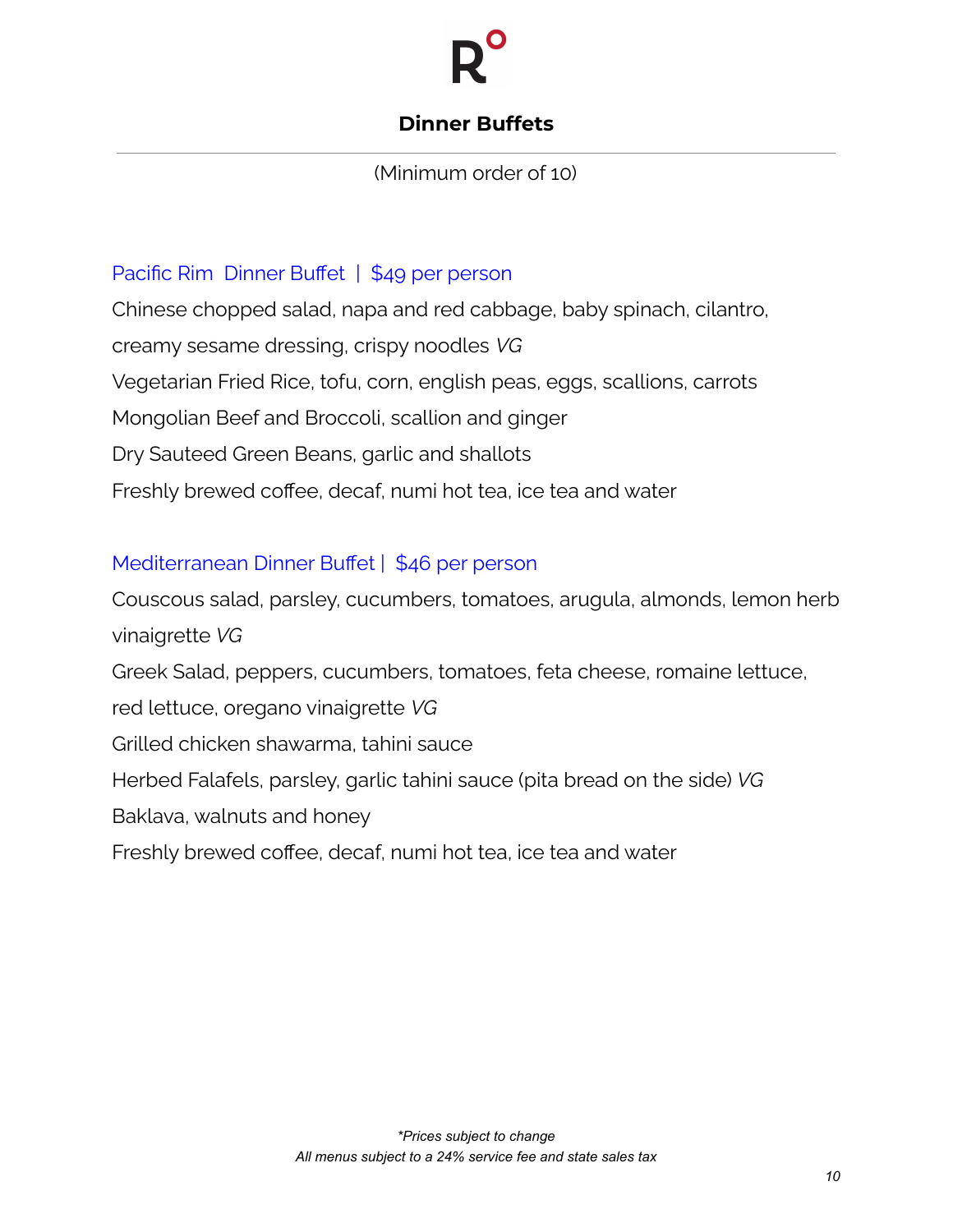

# **Wine Selections**

| *Bartender Fee   \$200   1 per 80 people    |      |
|---------------------------------------------|------|
| Sparkling                                   |      |
| Mumm Napa Brut Prestige                     | \$35 |
| Mionetto Prosecco                           | \$40 |
| Gloria Ferrer Blanc de Blancs, Carneros     | \$52 |
| Veuve Clicquot Brut                         | \$98 |
| <b>White</b>                                |      |
| Chapoutier, Belleruche' Rose, Rhone Valley  | \$40 |
| Hess "Shirtail Ranch" Chardonnay,, Monterey | \$34 |
| Wente "Riva Ranch" Chardonnay,, Livermore   | \$46 |
| Rombauer Chardonnay, Carneros               | \$75 |
| Joel Gott Sauvigon Blanc, California        | \$28 |
| Wente Sauvignon Blanc, Louis Mel, Livermore | \$40 |
| Duckhorn Sauvignon Blanc, Napa              | \$60 |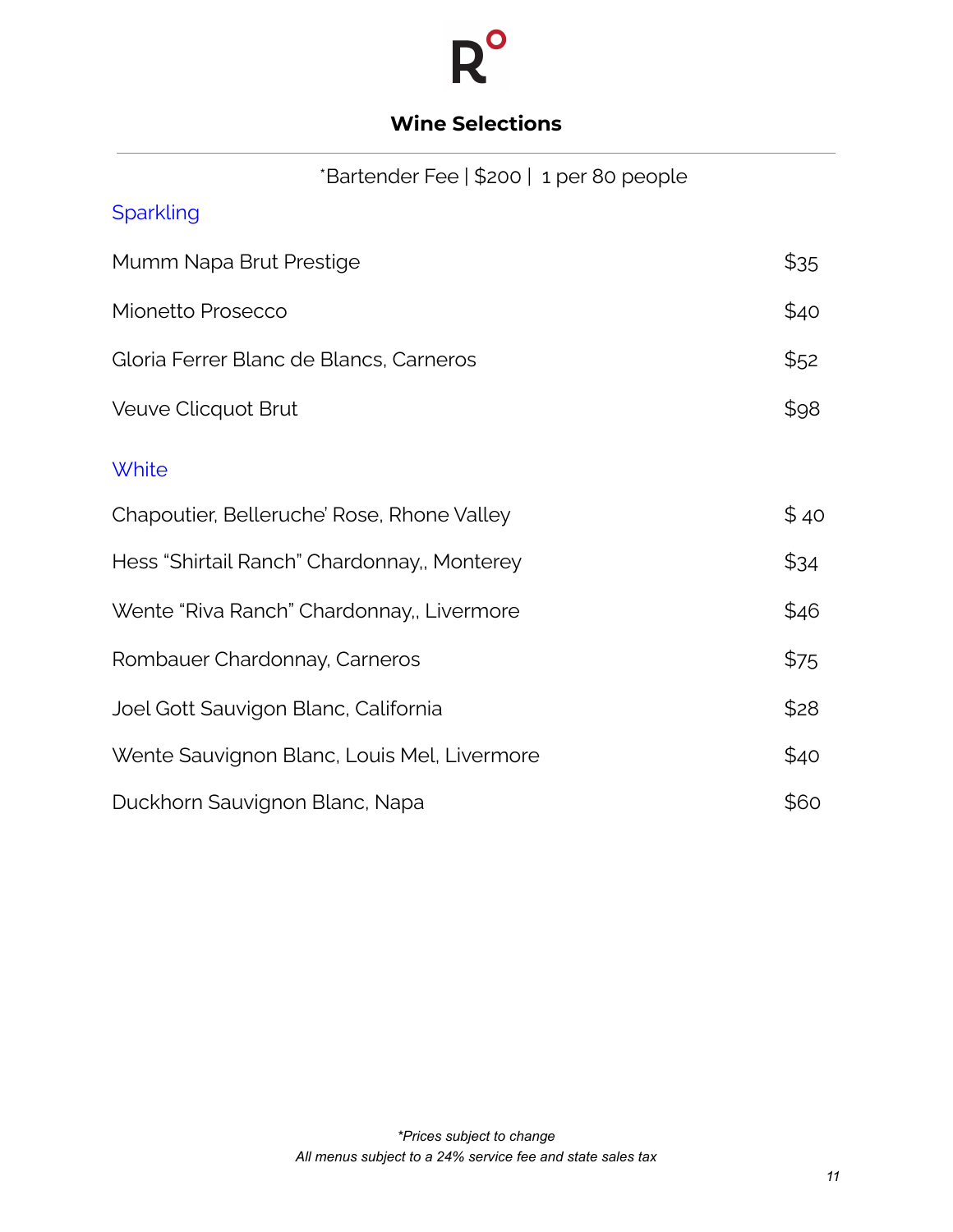# **Wine Selections**

| *Bartender Fee   \$200   1 per 80 people |  |
|------------------------------------------|--|
|------------------------------------------|--|

| Red                                       |       |
|-------------------------------------------|-------|
| Coppola "Director's Cut" Cabernet         | \$32  |
| Louis Martini Cabernet, Sonoma            | \$43  |
| Raymond Cabernet, Napa                    | \$55  |
| Hess Allomi Cabernet, Napa                | \$67  |
| Grgich Hills Cabernet, Napa               | \$100 |
| MacMurray Ranch Pinot Noir, Russian River | \$49  |
| <b>Starmont Pinot Noir, Carneros</b>      | \$56  |
| Gary Farrell Pinot Noir, Russian River    | \$70  |
| Matanzas Creek Merlot, Sonoma             | \$44  |
| Murrieta's Well "The Spur" Red Blend      | \$52  |
| Duckhorn Merlot, Napa                     | \$85  |
| Rombauer Merlot, Napa                     | \$100 |

*A corkage fee of \$20 per 750 ml bottle will apply if you bring in your own wine. Bartenders are required for all bar service. A bartender fee of \$200 will be applied per every 80 people.*